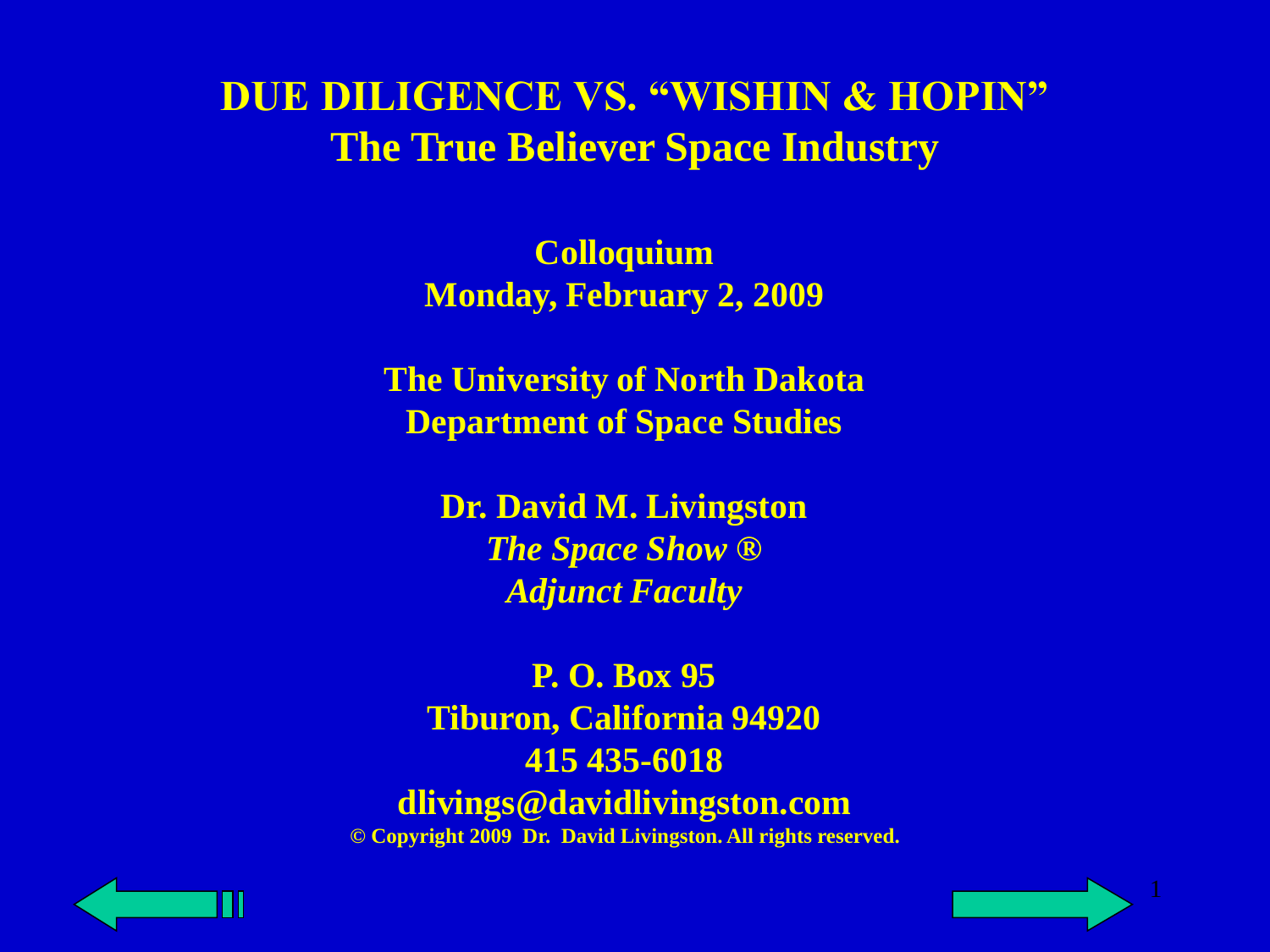# **My Informed Consent/Full Disclosure**

- **1. While there is an attempt at some humor throughout this presentation, I'm very serious about the importance of the topics and issues discussed.**
- **2. I consider myself a space cadet but my belief system is reality-based and I believe in incremental progress toward becoming space-fairing and developing new commercial space opportunities.**
- **3. I allow for the possibility of a strike here and there from serendipity and welcome it if and when it happens. I don't assume that serendipity is a forgone conclusion.**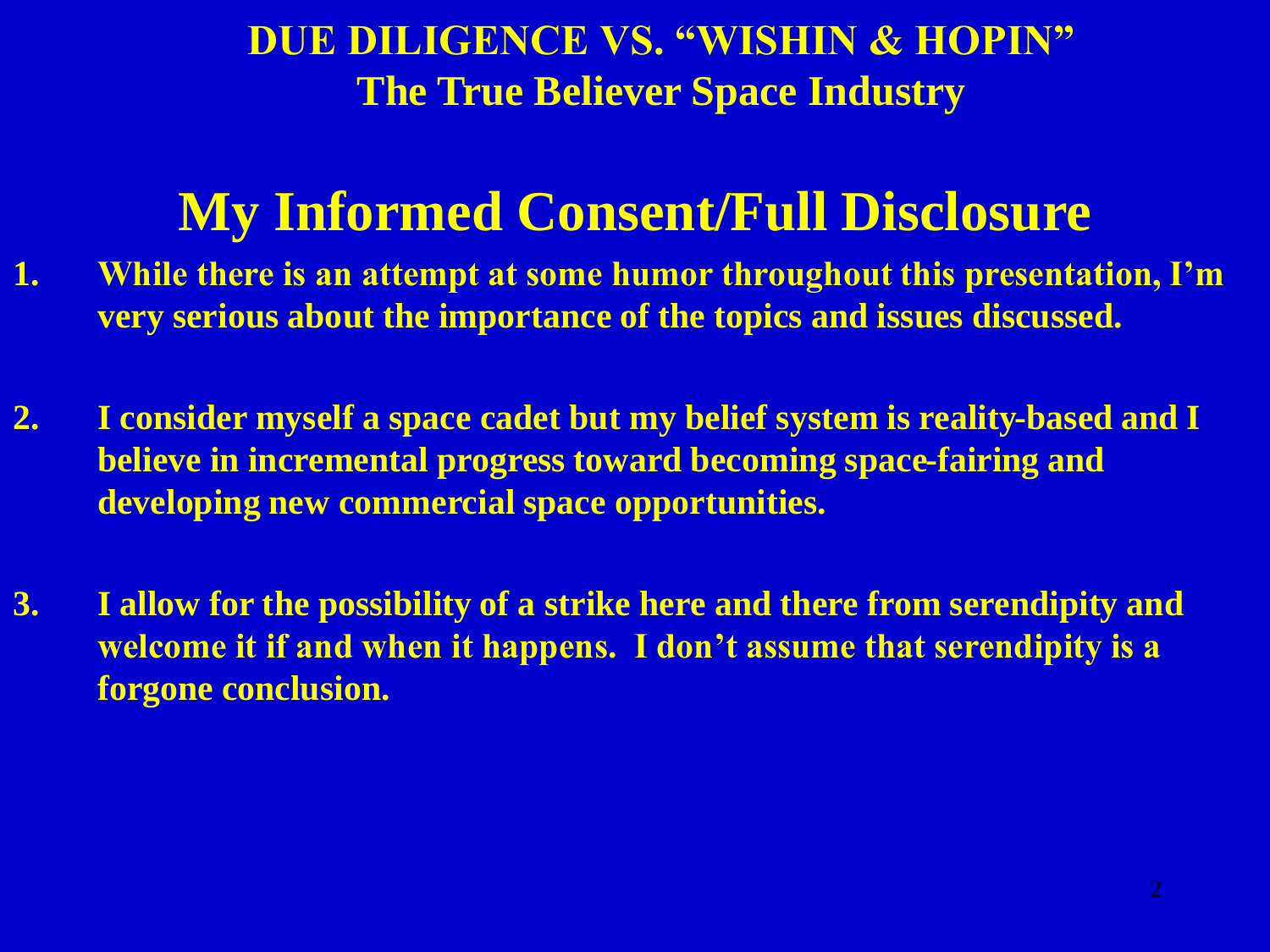**Developing space resources or a space business venture requires capital. Lots of it. Especially early on in the life cycle of a new business. While there are some differences in a space business as compared to a terrestrial business, there are many more similarities than one might believe. In fact, business rules are pretty much business rules be it a space business of some type or a terrestrial business in an established industry. While business planning and due diligence are common, even routine in evaluating and managing terrestrial businesses, this is not so in some areas of space, particularly with the NewSpace industry.**

**What makes NewSpace different? Why is it so hard to do real due diligence regarding all aspects of the business, not just for management or potential markets, but also technical and engineering due diligence regarding the end product of the company in question? Why does the wish list mentality prevail and why are those applying real standards to claims, rhetoric, and Power Points often attacked and accused of "not being with the program?"**

**These and other issues such as assumption making and commonly used foolish terminology and rhetoric will be discussed in this Colloquium.**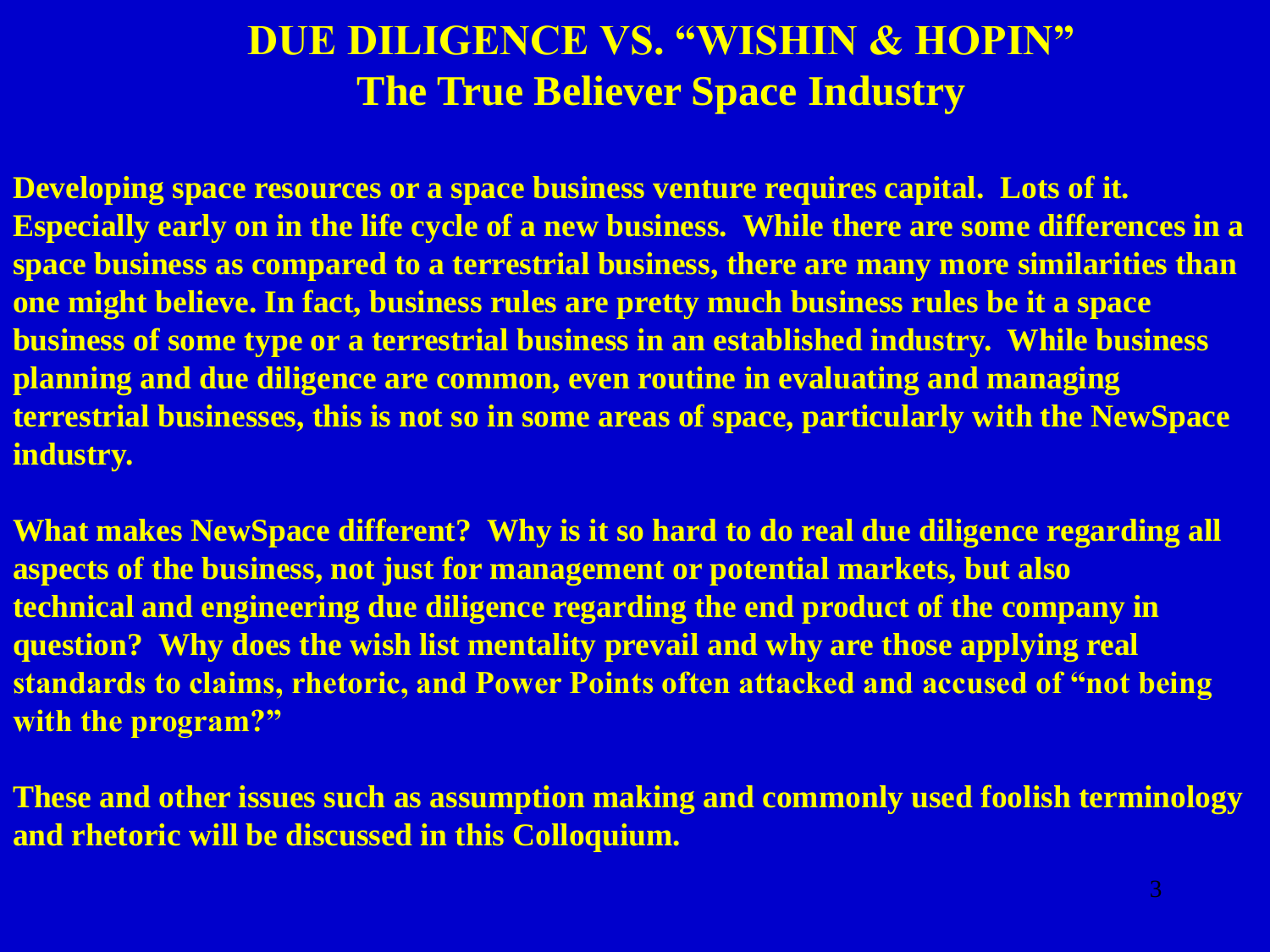**Types of Due Diligence**

- **1. Management**
- **2. Legal/corporate**
- **3. Engineering**
- **4. Crunching hard numbers**
- **5. Market**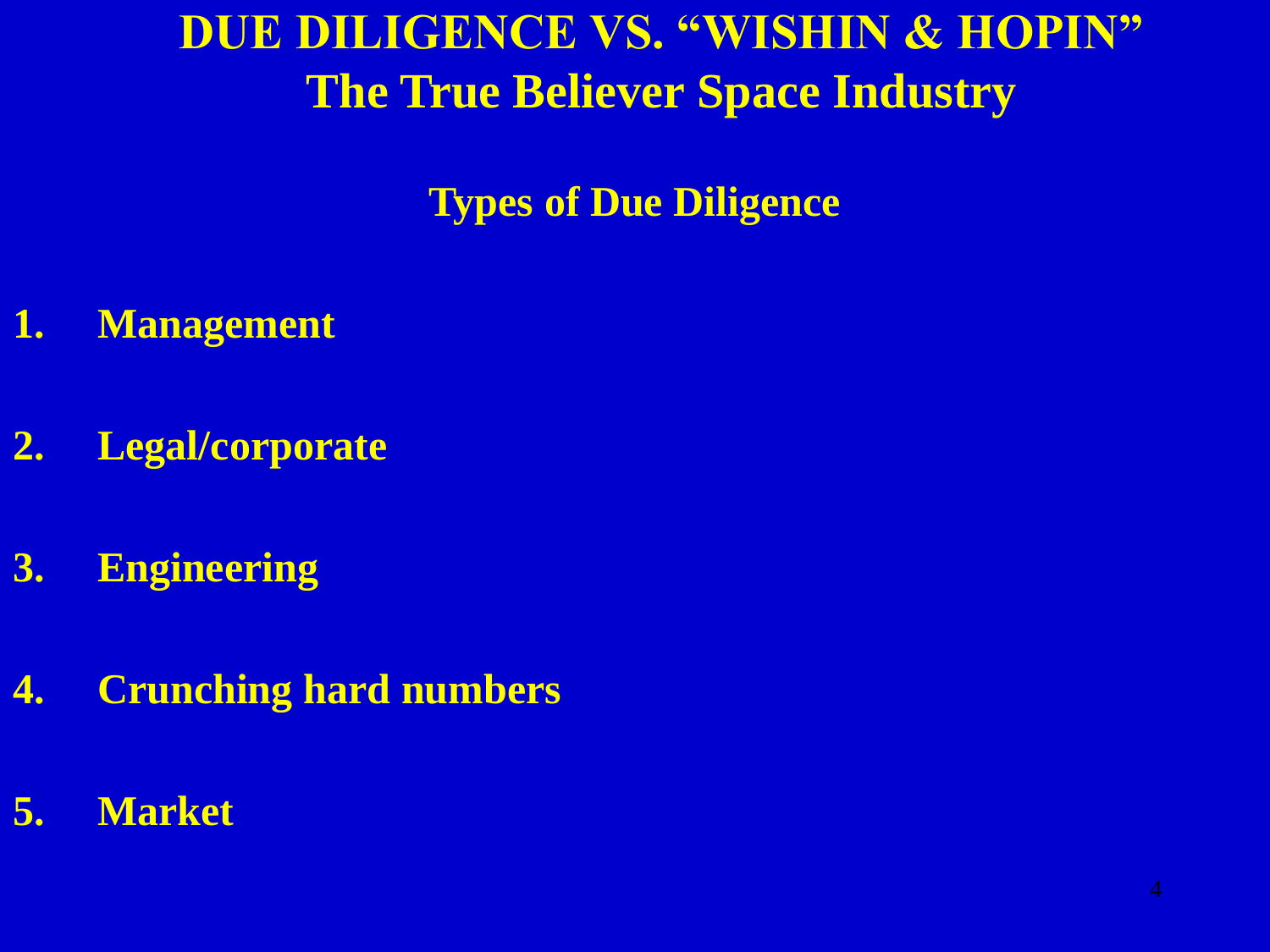**Types of Due Diligence, continued…**

**Wishin & Hopin Brief Style Summary:**

- **1. Trust without verification**
- **2. Friendship**
- **3. PR/Fame/Image**
- **4. Darling of the industry**
- **5. "With the program"**
- **6. "I just know it"**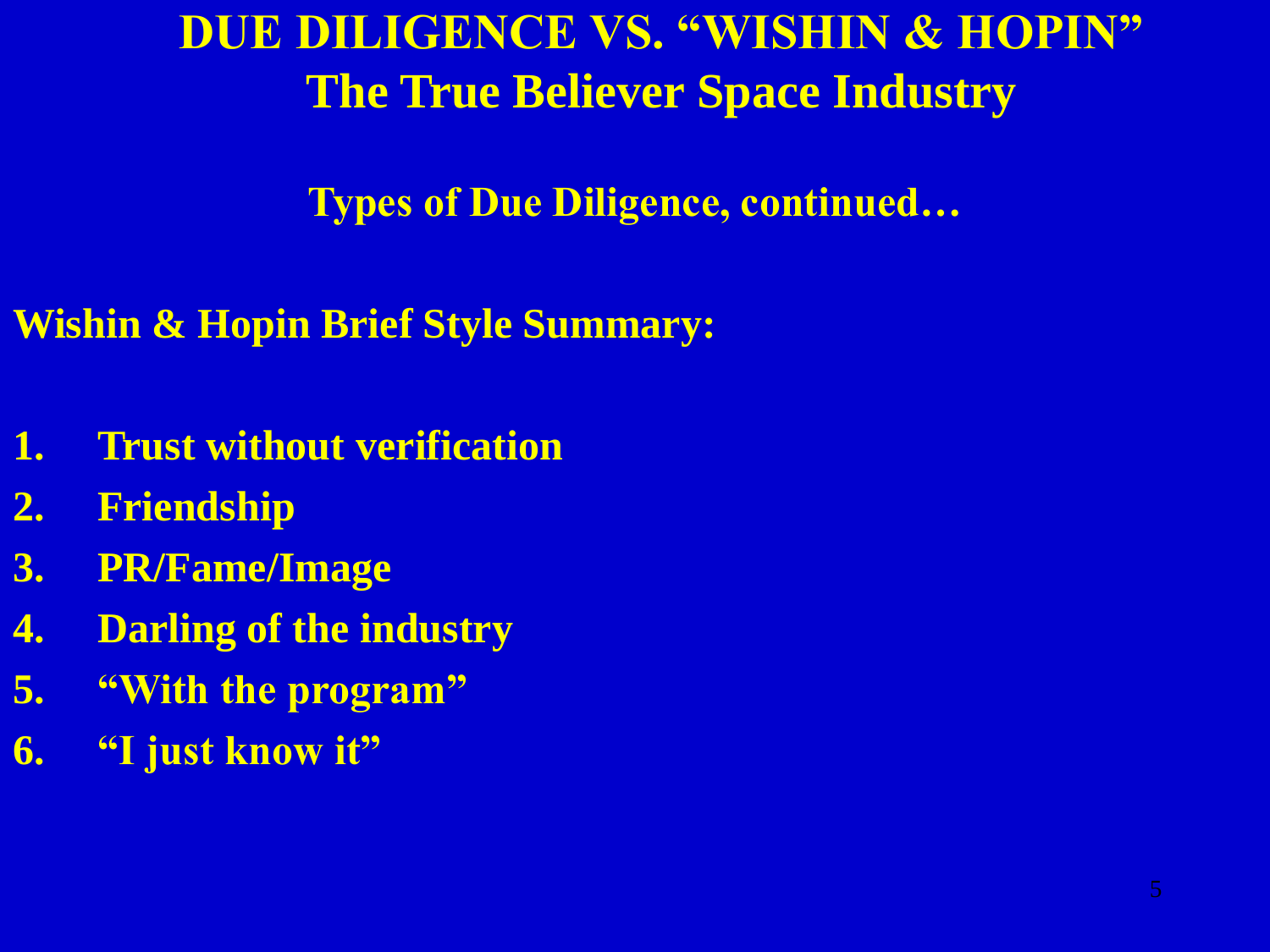**Business Planning - Management**

- **1. Relevant experience**
- **2. Business understanding**
- **3. Easier to teach business to an engineer than engineering to a business type**
- **4. Openness**

#### **5. Delegation**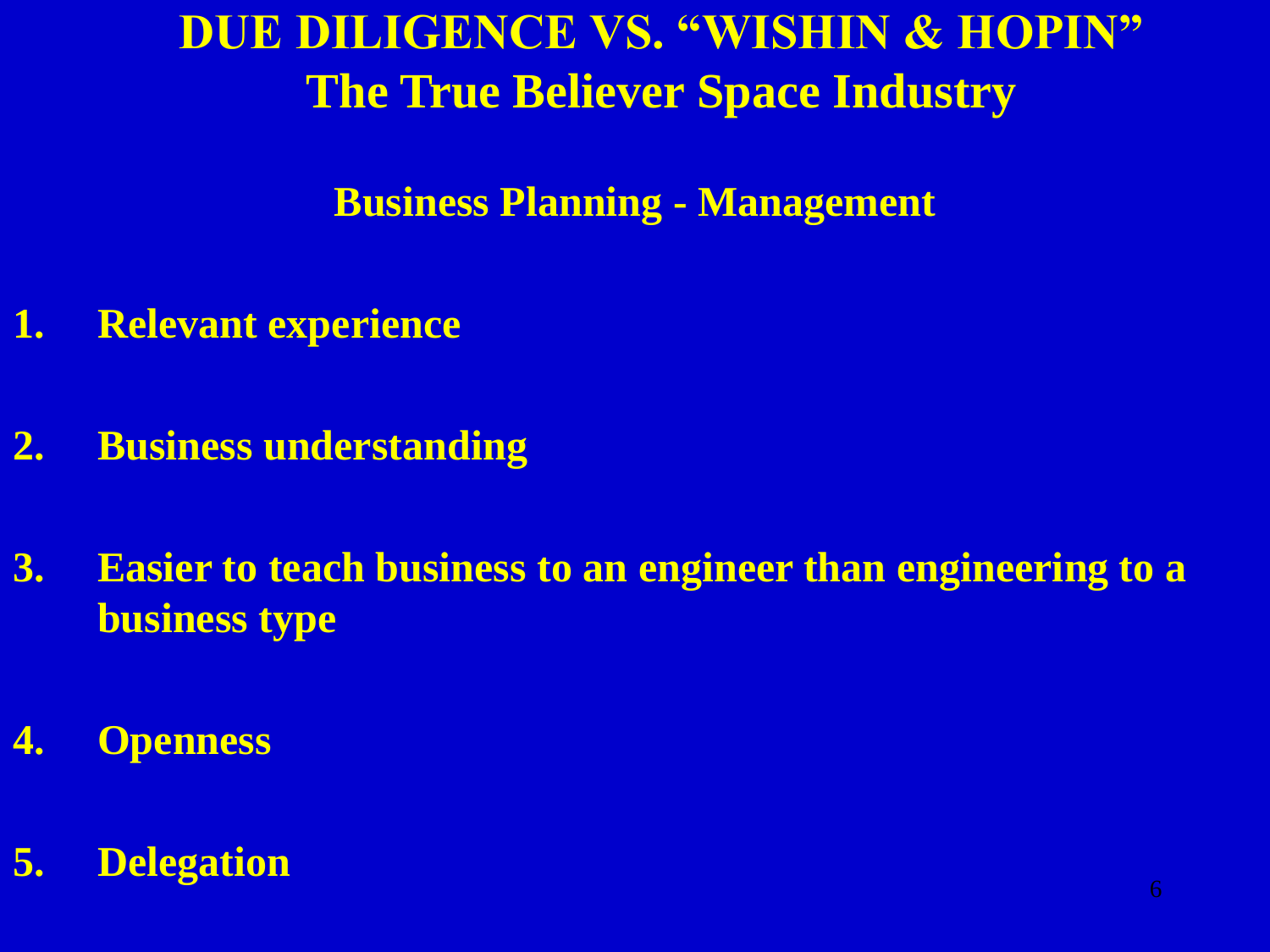**Personal**

**Some personal information about key management is relevant**

**For example, multiple DUI's or lots of rehab "vacations" stressful personal relationships, incapable of handling of money felony Record, etc.**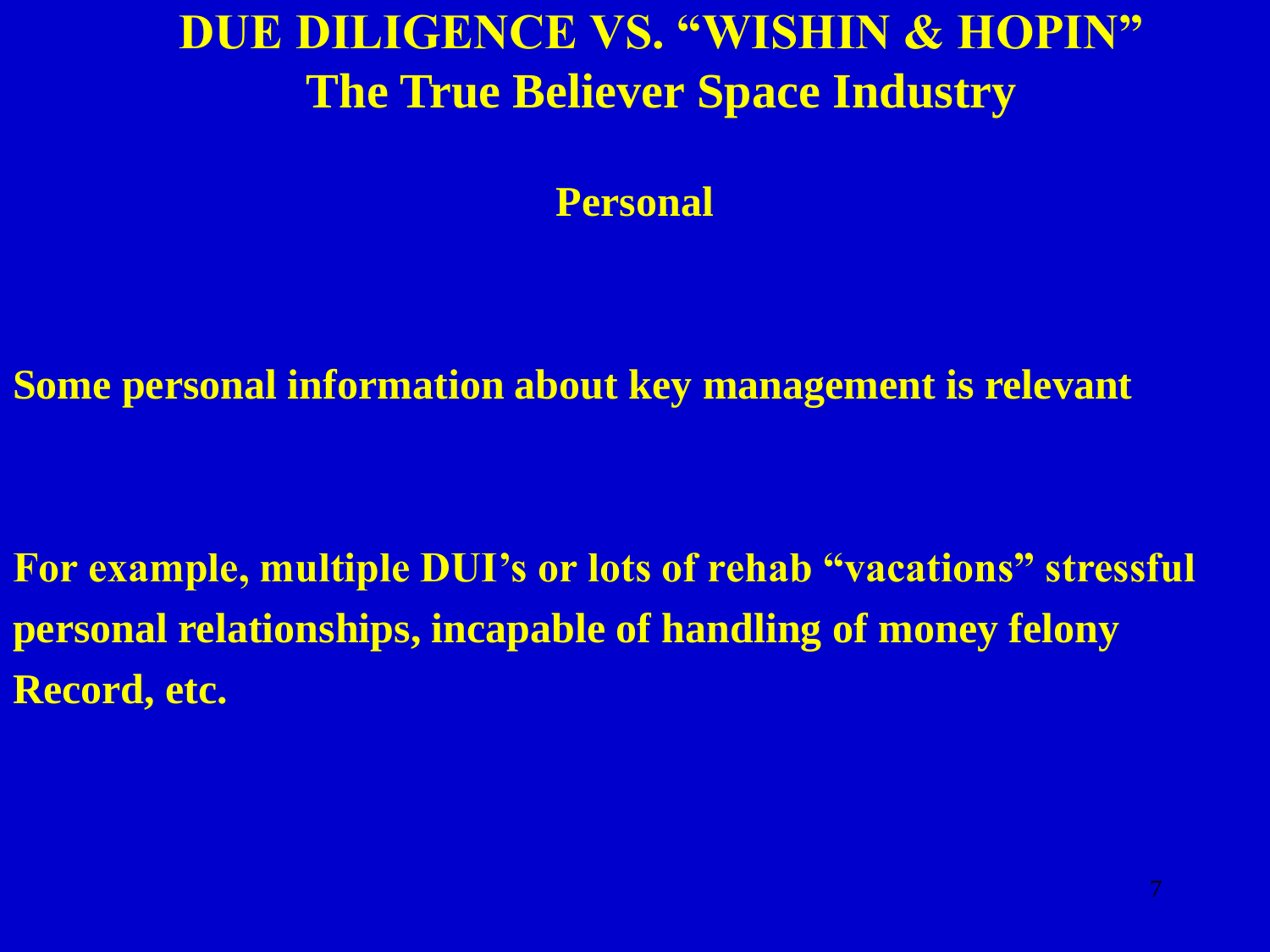#### **Business Plans**

- **1. Important but not essential**
- **2. Three purposes – in house, financing, investors**
- **3. Fill in the blank or detailed**
- **4. Reference to DML Business Plan Outline. Request electronic copy from [dlivings@davidlivingston.com](mailto:dlivings@davidlivingston.com)**
- **5. Third party business plan development**
- **6. Executive Summary is key**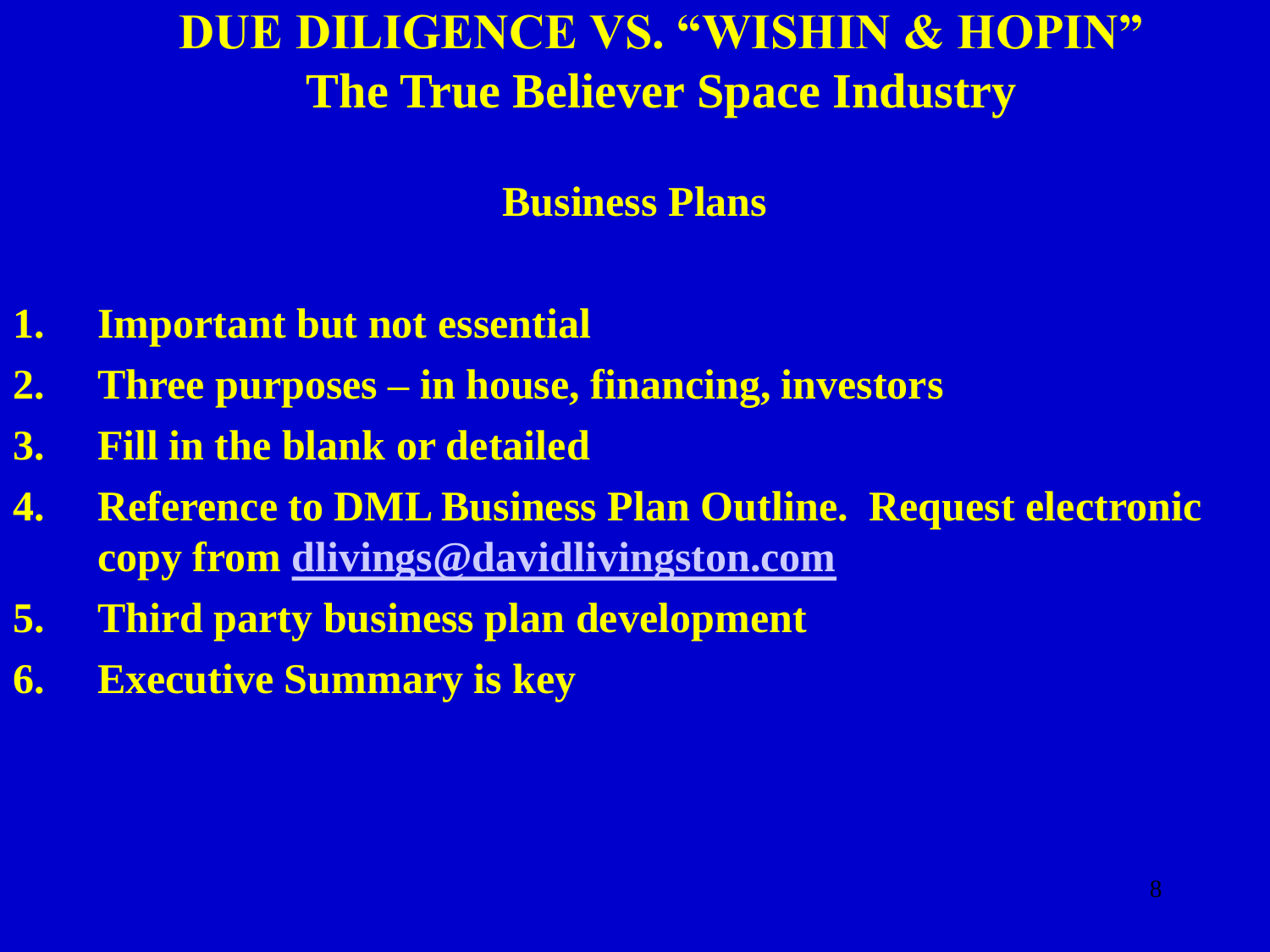**More About Business Planning**

**Discuss Key Elements Of Business Plan Outline**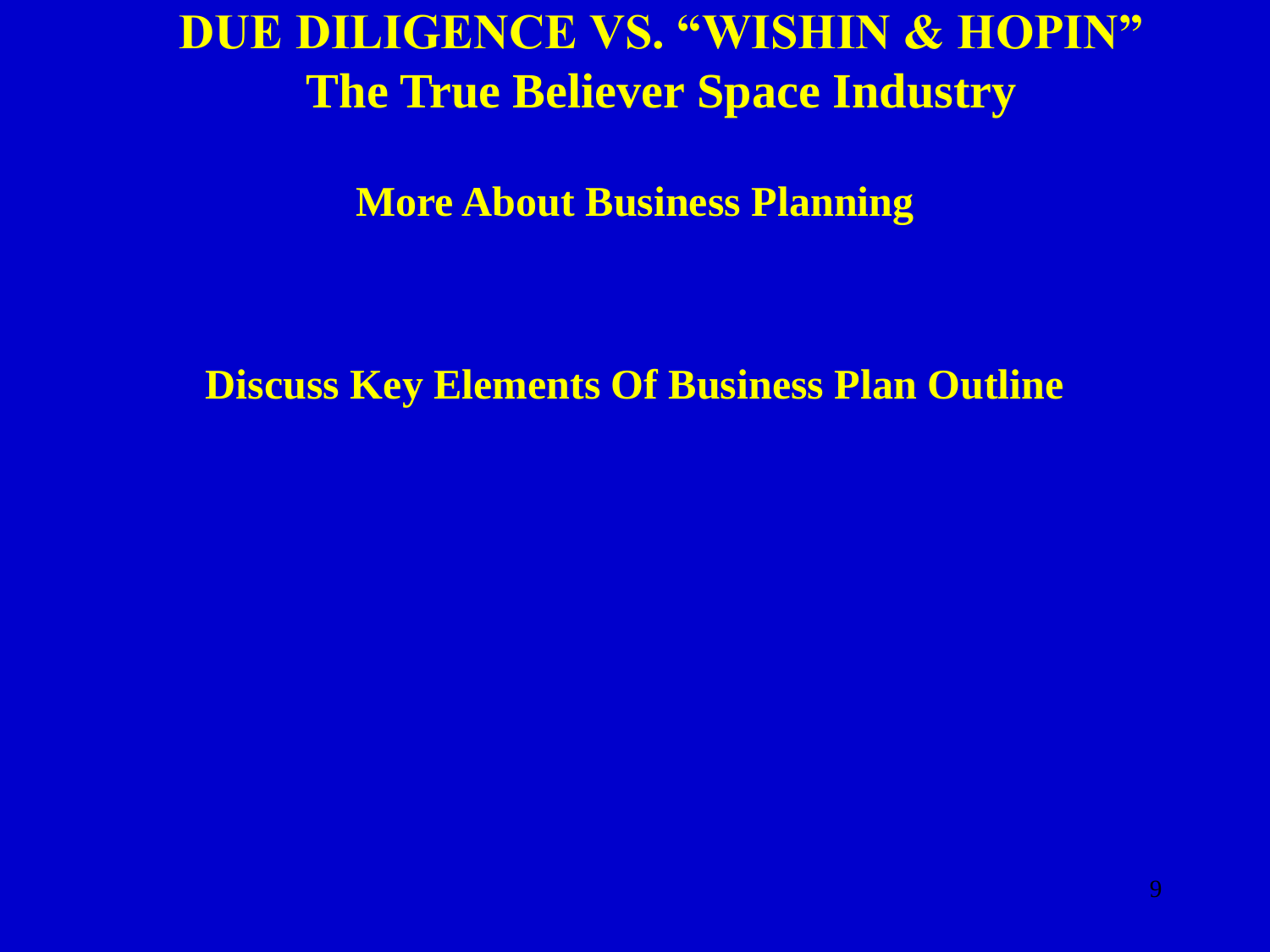#### **Investors**

- **1. Investors change the rules of the game**
- **2. SEC and State securities rules**
- **3. Rescission**
- **4. Real disclosure**
- **5. Fraud**
- **6. Securities fraud**
- **7. Don't take short cuts**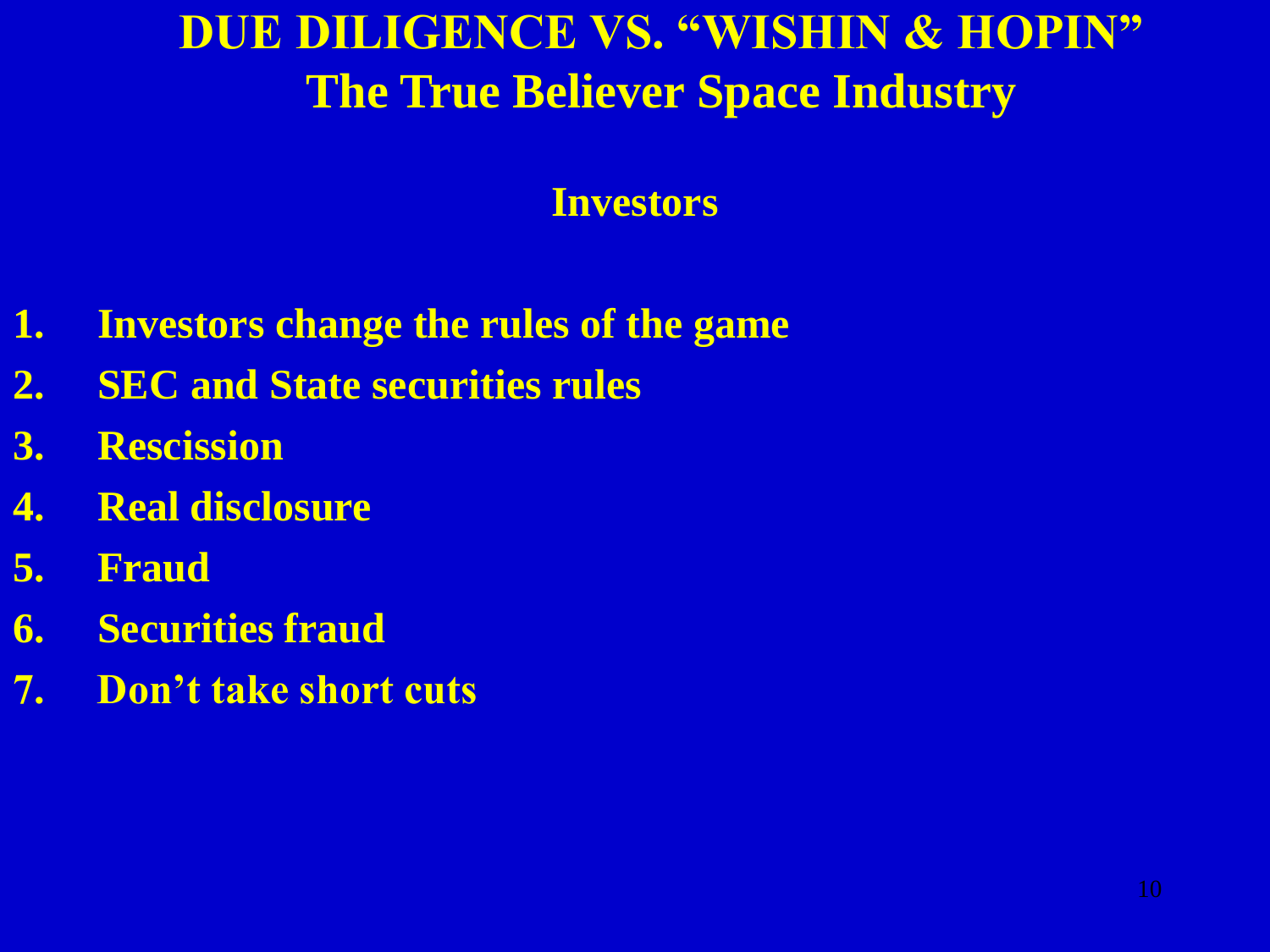**Assumptions**

- **1. Must see the assumptions**
- **2. Test for reasonableness**
- **3. Is there any reality in any of them or are they all hypothetical?**
- **4. All projections must be supported by reasonable assumptions**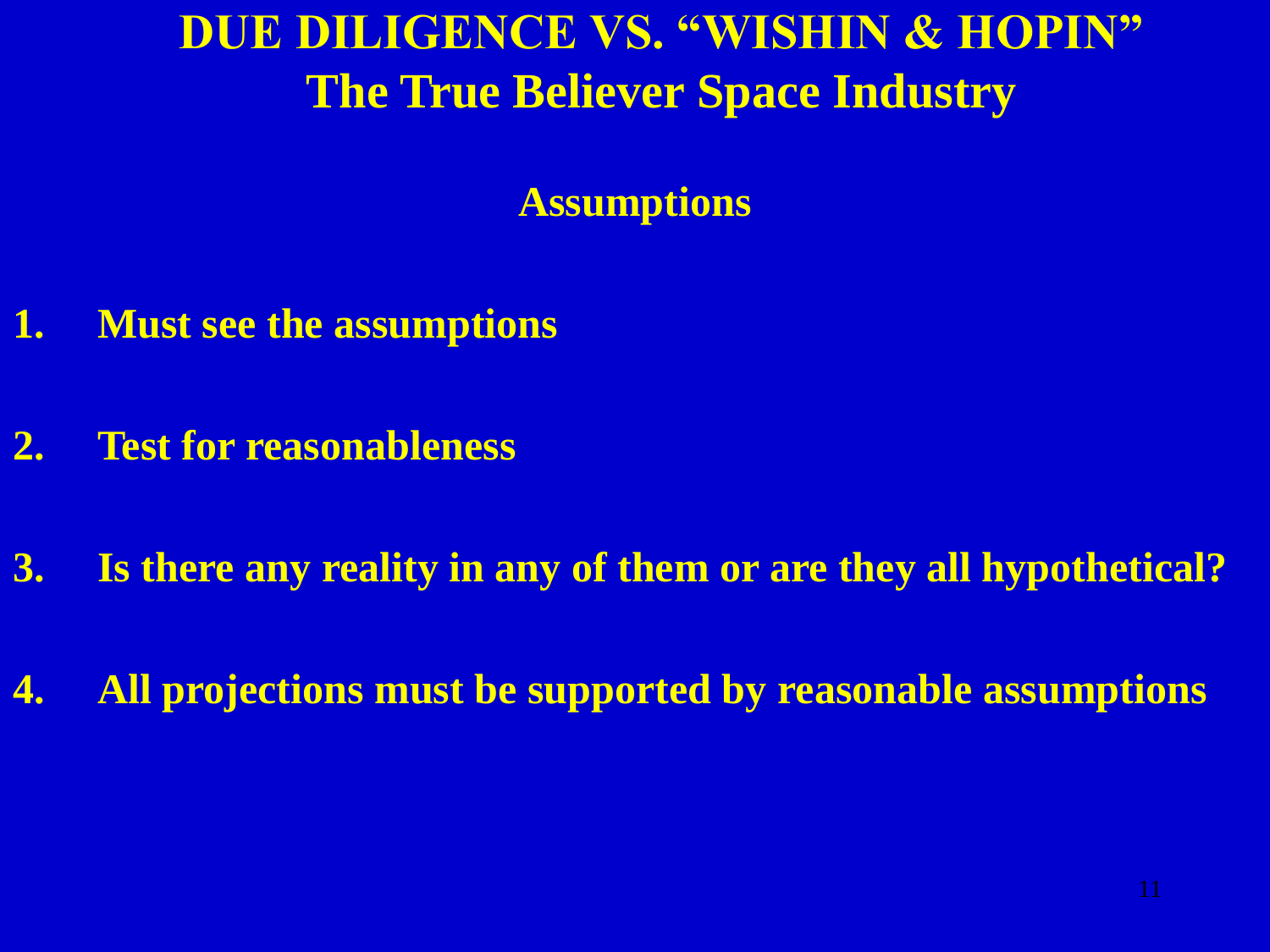#### **How To Spot A Potential Problem**

- **1. Wishin & Hopin can be cleverly disguised. If you are a true believer, it speaks to your very soul**
- **2. Language means everything**
- **3. Do not dismiss the rhetoric. It's revealing. (cite examples)**
- **4. Claims most often ≠ gold**
- **5. Stretching the truth or exaggerating accuracy**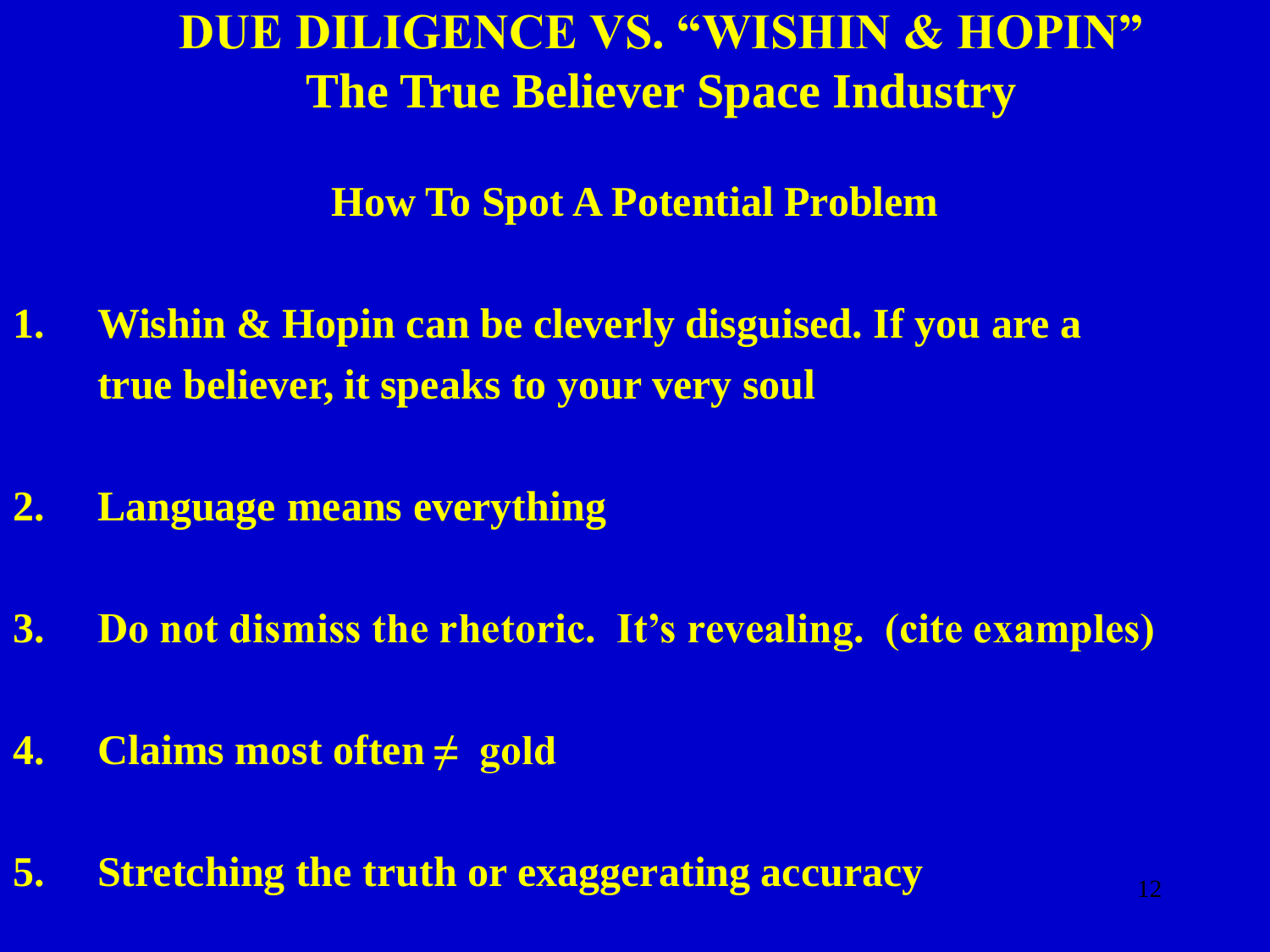**DUE DILIGENCE VS. "WISHIN & HOPIN" The True Believer Space Industry More Ways To Spot A Problem**

- **6. Name dropping**
- **7. Impressive Board of Directors and/or Advisory Board. Are they involved or figure heads for PR, huff, puff, and fluff and "snowing you"?**
- **8. Non Disclosure Agreement. How is it used? Terms? Length? Application?**
- **9. Reaction to being questioned and challenged**
- **10. Kumbaja moments**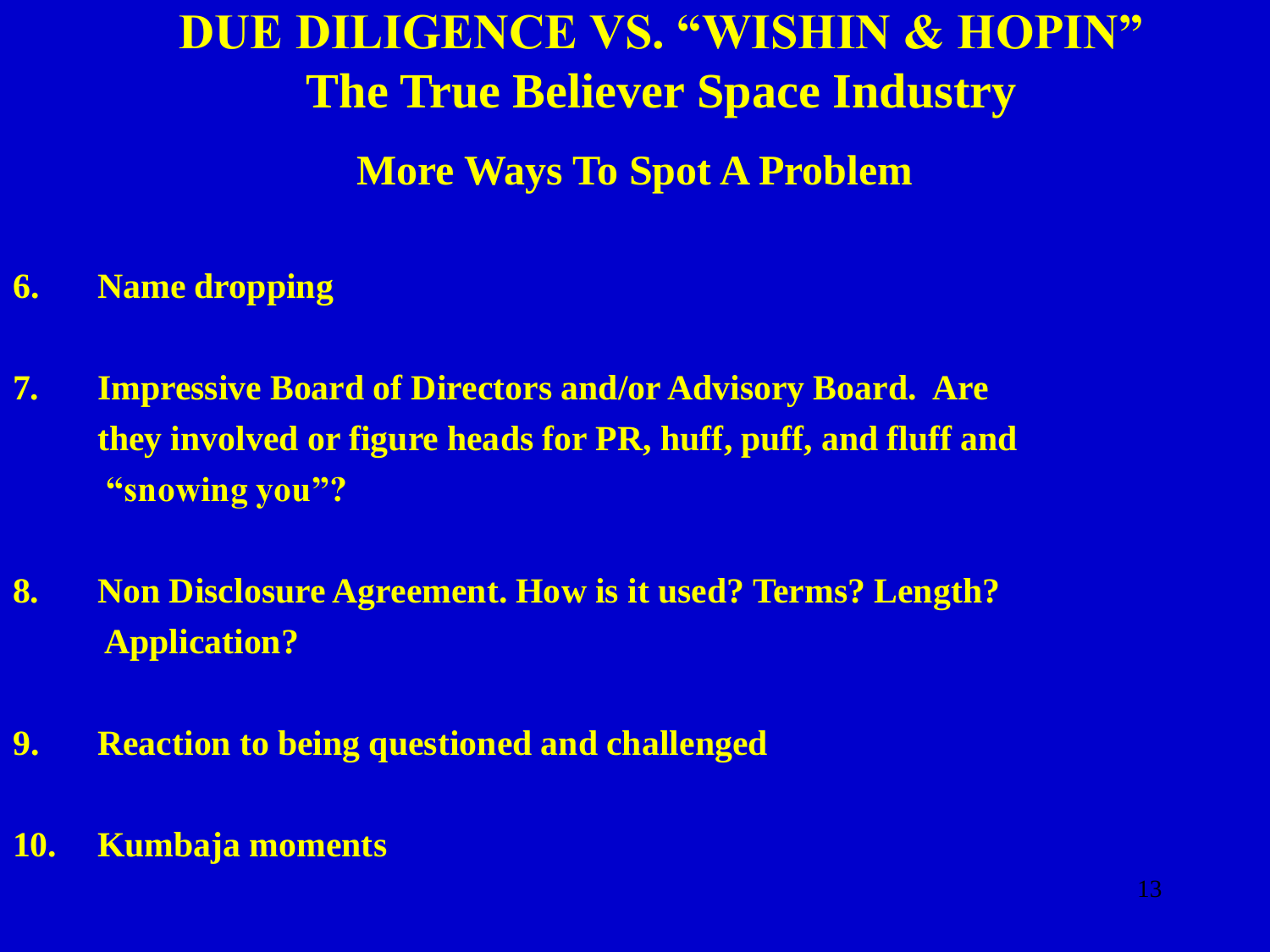#### **WHO CARES? WHY BOTHER?**

- **A. Poisoning the well**
- **B. Credibility**
- **C. Spillover to other businesses**
- **D. Press/Media**
- **E. Future**

#### **F. Regulations**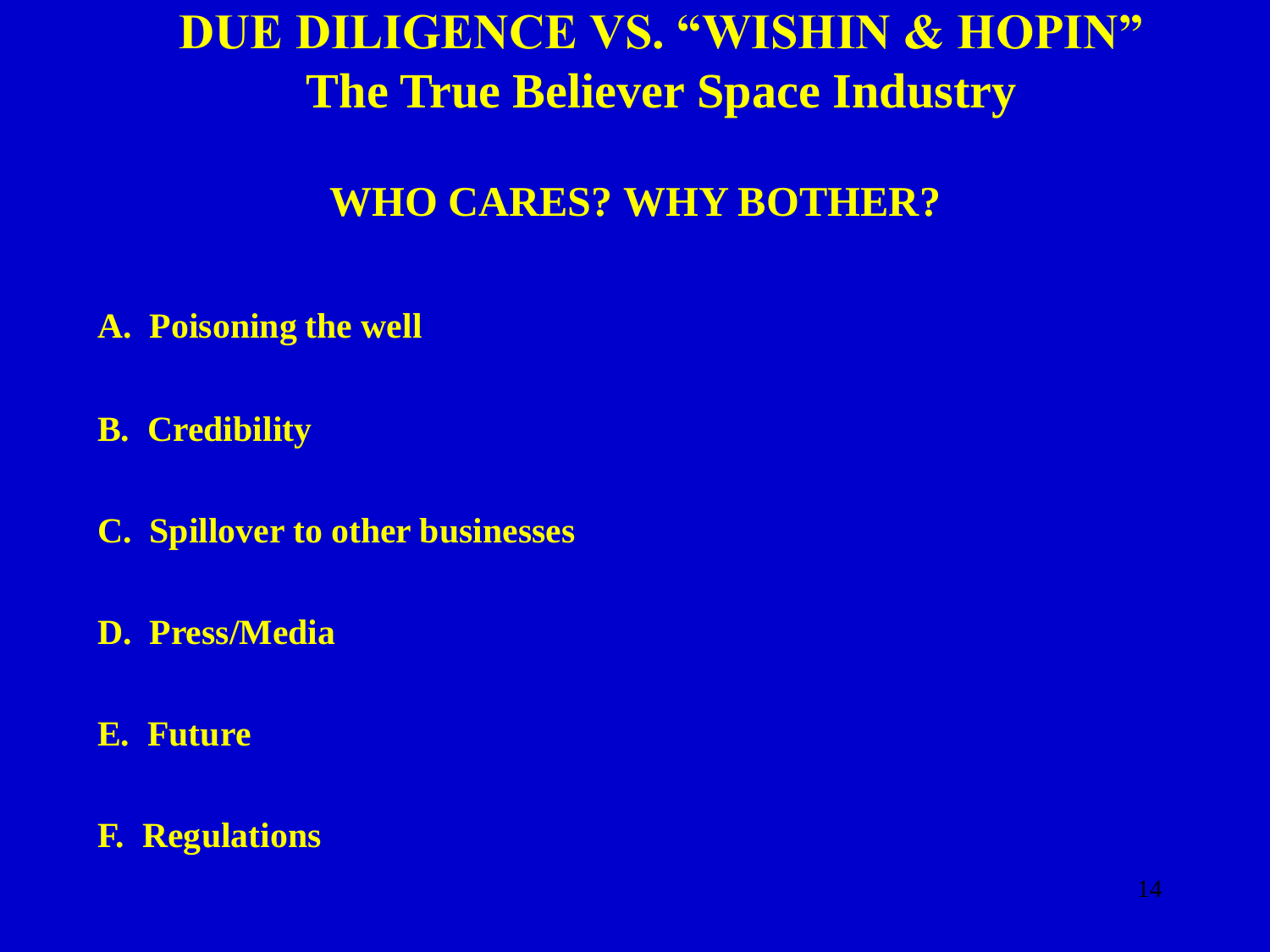#### **RECOMMENDATIONS**

**1. Simple: Take no prisoners with offenders.**

**2. Be informed regarding business, finance, marketing, engineering, physics, management, etc. Or, surround yourself with people who are informed, and be prepared to pay for missing skills.**

**3. Maintain high expectations for space development while remaining grounded in reality.**

**4. Resistance is not futile.**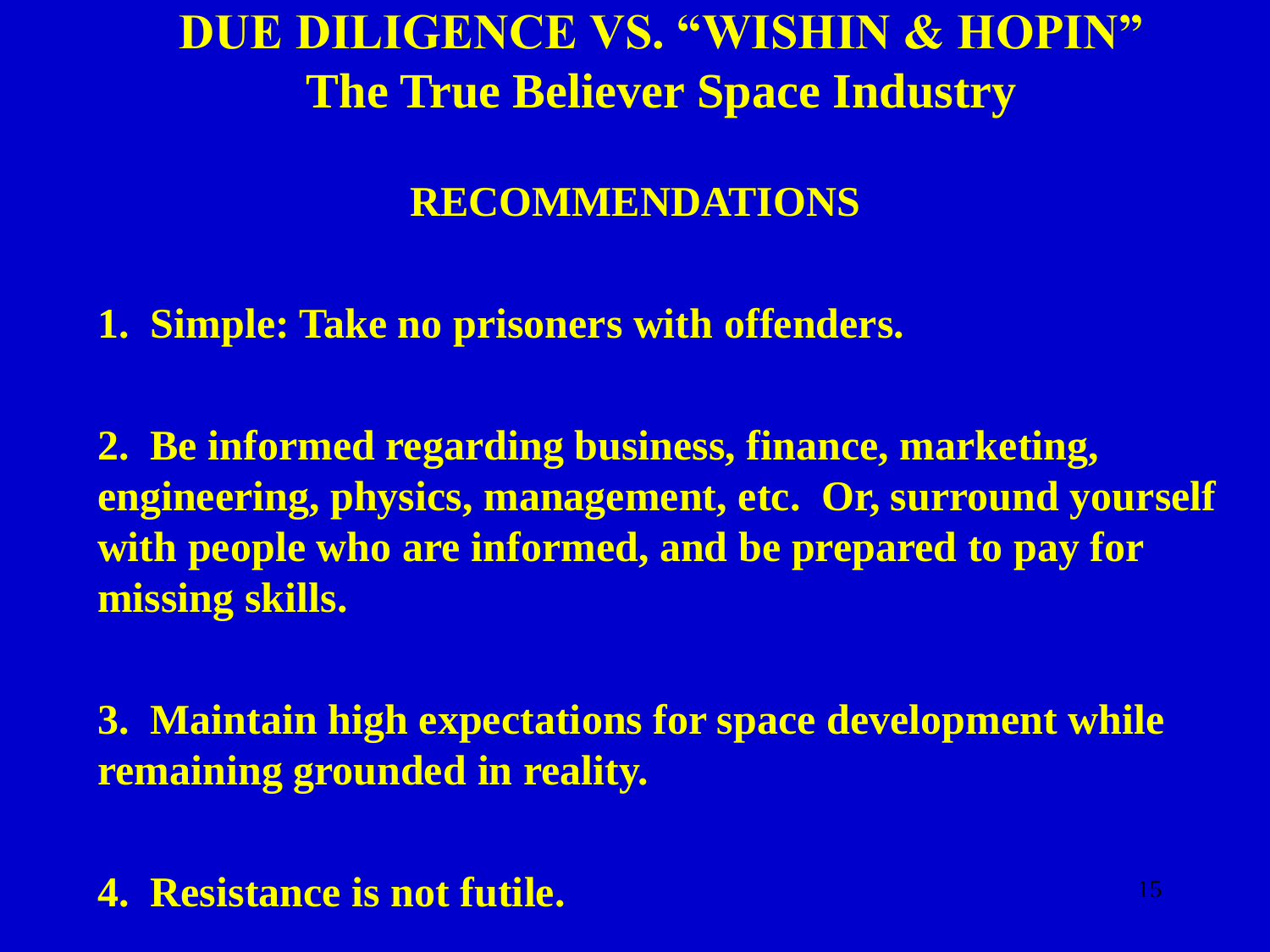#### **RULES TO REMEMBER AND LIVE BY!**

- **1. KISS is applicable. Explain the business approach to a potential investor in a paragraph or two or a couple of minutes of talk. The plan and appendices**  may be much longer, but the essentials have to be explained succinctly. You **do not have endless time in front of those with money. Remember, you have competition. If too complex or too long, it won't survive first contact with reality.**
- **2. Never ever lie, exaggerate, or well, you know. Treat your investors like gold and seek wisdom and value experience. Investors may actually have some decent ideas to assist you and you will need the help. Remember, investors are wiser than you think. Otherwise, why are YOU asking THEM for money?**
- **3. Carefully think through the plan. A potential investor should be able to visualize the daily activities of the principals. If there are gaps in the plan, how will the principals fill them? Be honest about problems and their resolutions, plus the flip side which is the opportunity.**

 $\bullet$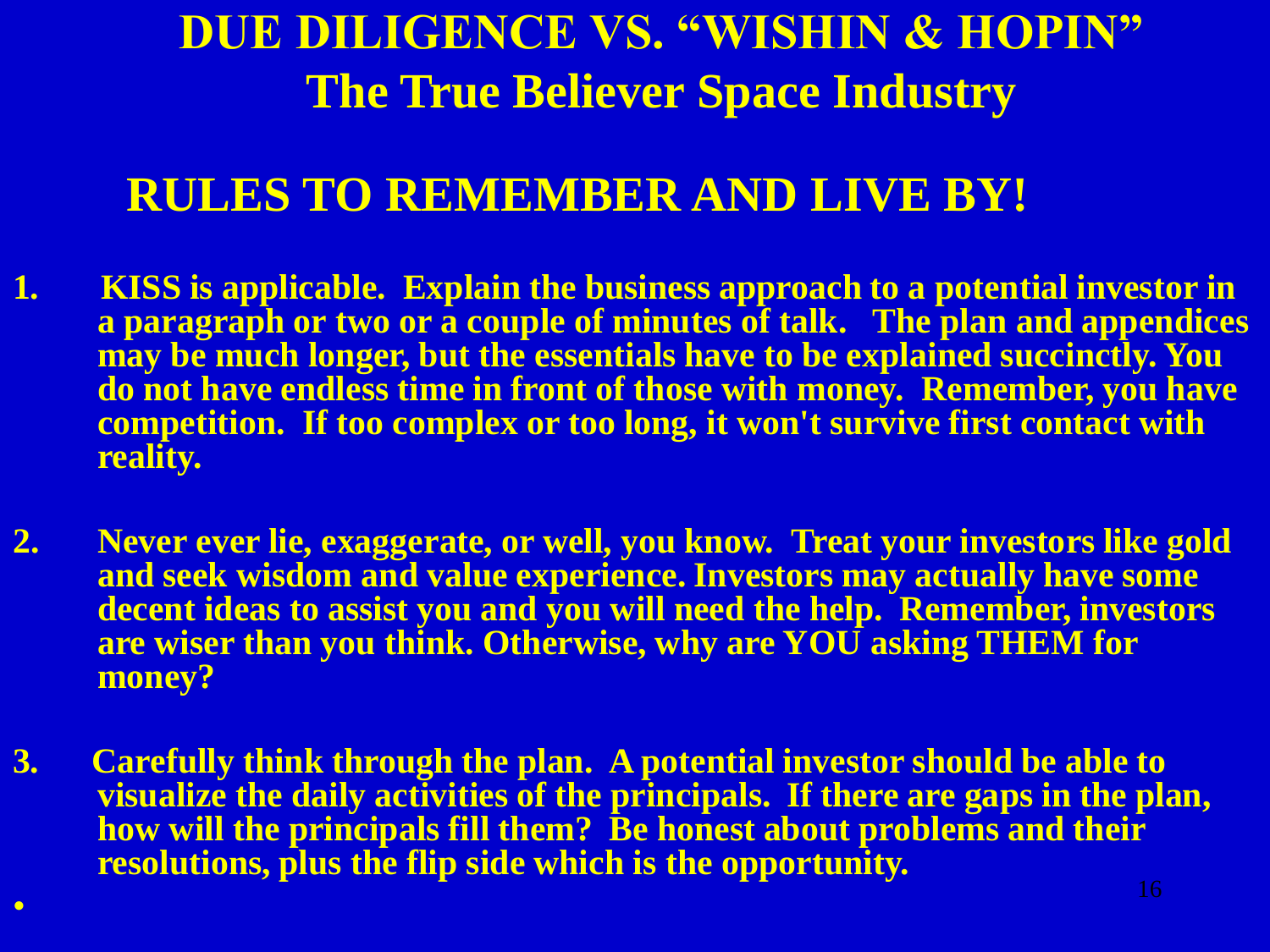#### **RULES TO REMEMBER AND LIVE BY, Part 2**

- **4. Really know the difference between an angel and a VC. Know how to talk to each so that you can be heard. Know the goals and objectives of each and the risk tolerance of each.**
- **5. Be professional, including your appearance. Looking like a slob engineer may be fine during finals week, but not when raising money. Looking like a slick con man does not cut it either.**
- **6. Do not view writing a biz plan as a chore. Done right, it's a living document that changes over time with changing conditions. Second, if you can't explain the plan succinctly and clearly to yourself, how can you explain it to anyone else? Third, if you think writing a business plan is a chore, more than likely you are not the person to manage and develop the business.**
- **7. Plan on the business being your life for a very long time. Expect it to be consuming and overwhelming and more than stressful for you and family. Otherwise, don't ask for other people's money. Make sure you have risk in the venture. If you don't have faith, why should I or anyone else?**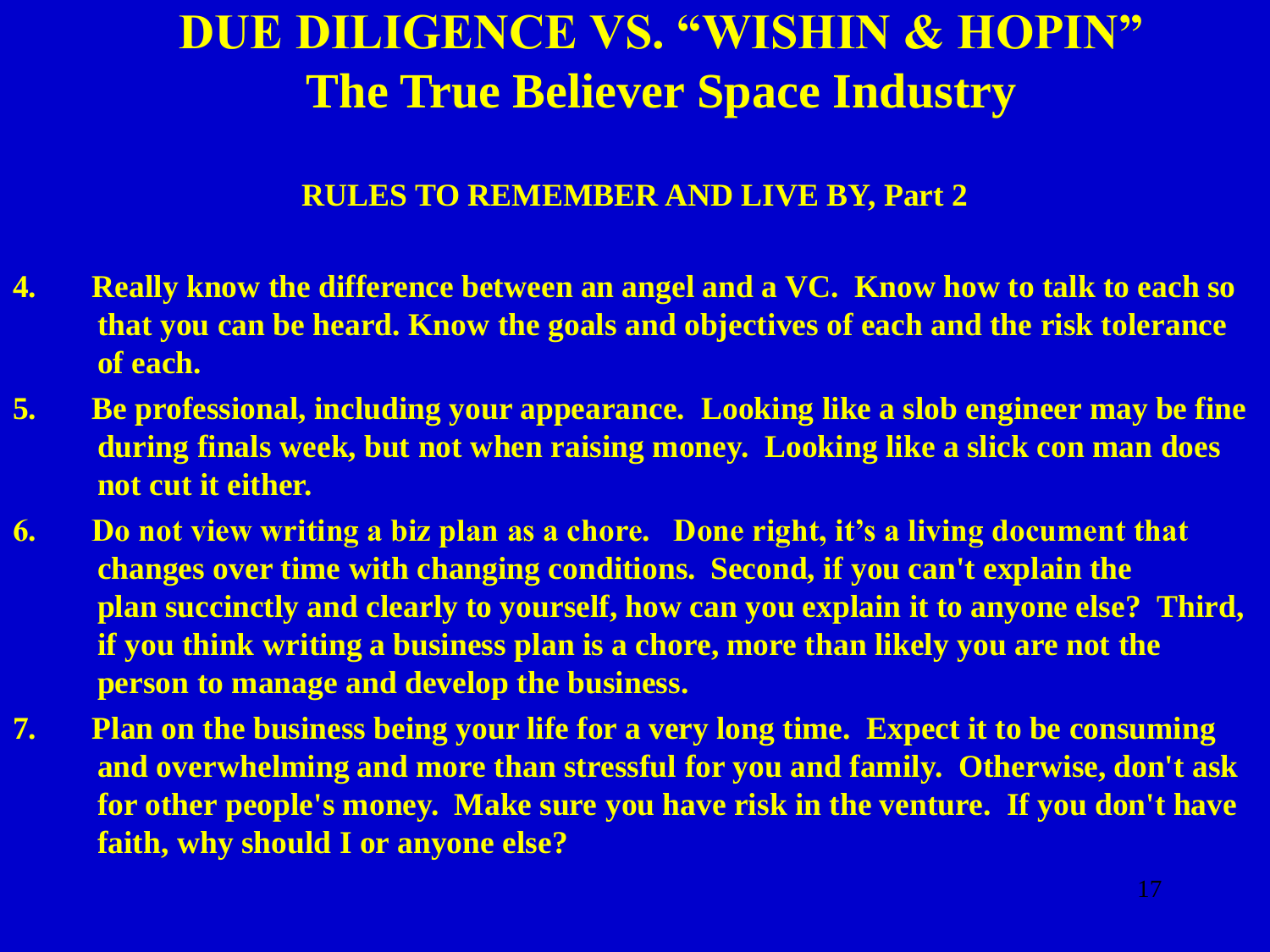#### **WISH LIST MENTALITY**

**The wish list mentality and behavior is most perplexing as it usually involves very smart people. So one might ask why would smart people waste their time, pursue unrealistic goals and objectives and otherwise do stupid thing?** 

**These questions are not easy to answer, but in attempting to find an answer, I've asked many well known psychologist, psychiatrists, space advocacy leaders, and others for their ideas and thoughts on certain theories or even for their own explanation.**

**What follows is summary of relevant factors supporting the wish list approach to space development.**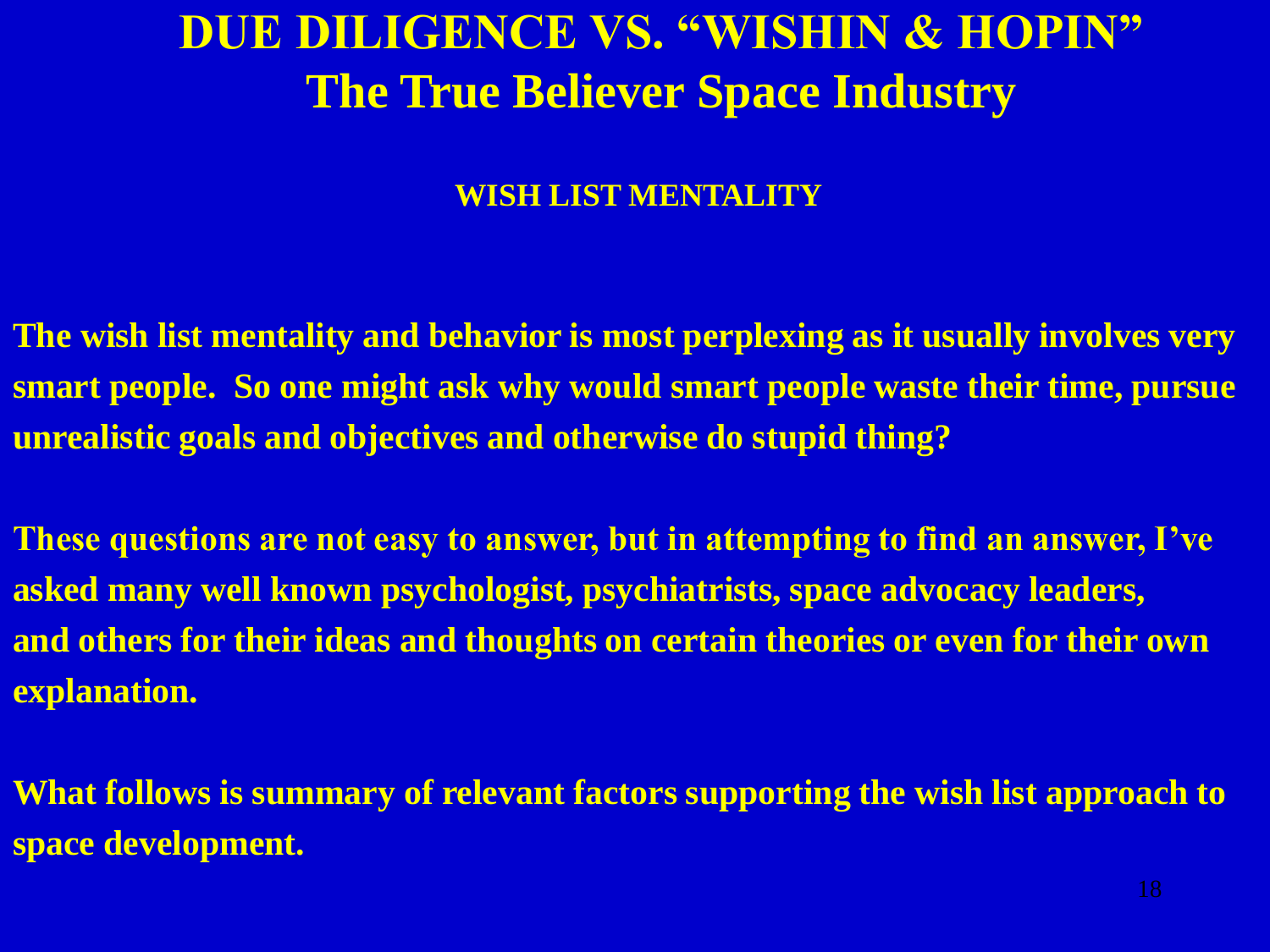#### **WISH LIST/TRUE BELIEVER WORKING DEFINITION**

**A Wish List or True Believer for purposes of this presentation refers to a person committed to, supporting, or believing in a space project that lacks a sound realistic basis, lacks economics, violates the laws of physics, or makes no sense in terms of engineering. Often this person ignores facts in favor of the pursuit of what he/she believes in and blurs the lines that normally separate a valid dream from a fantasy.**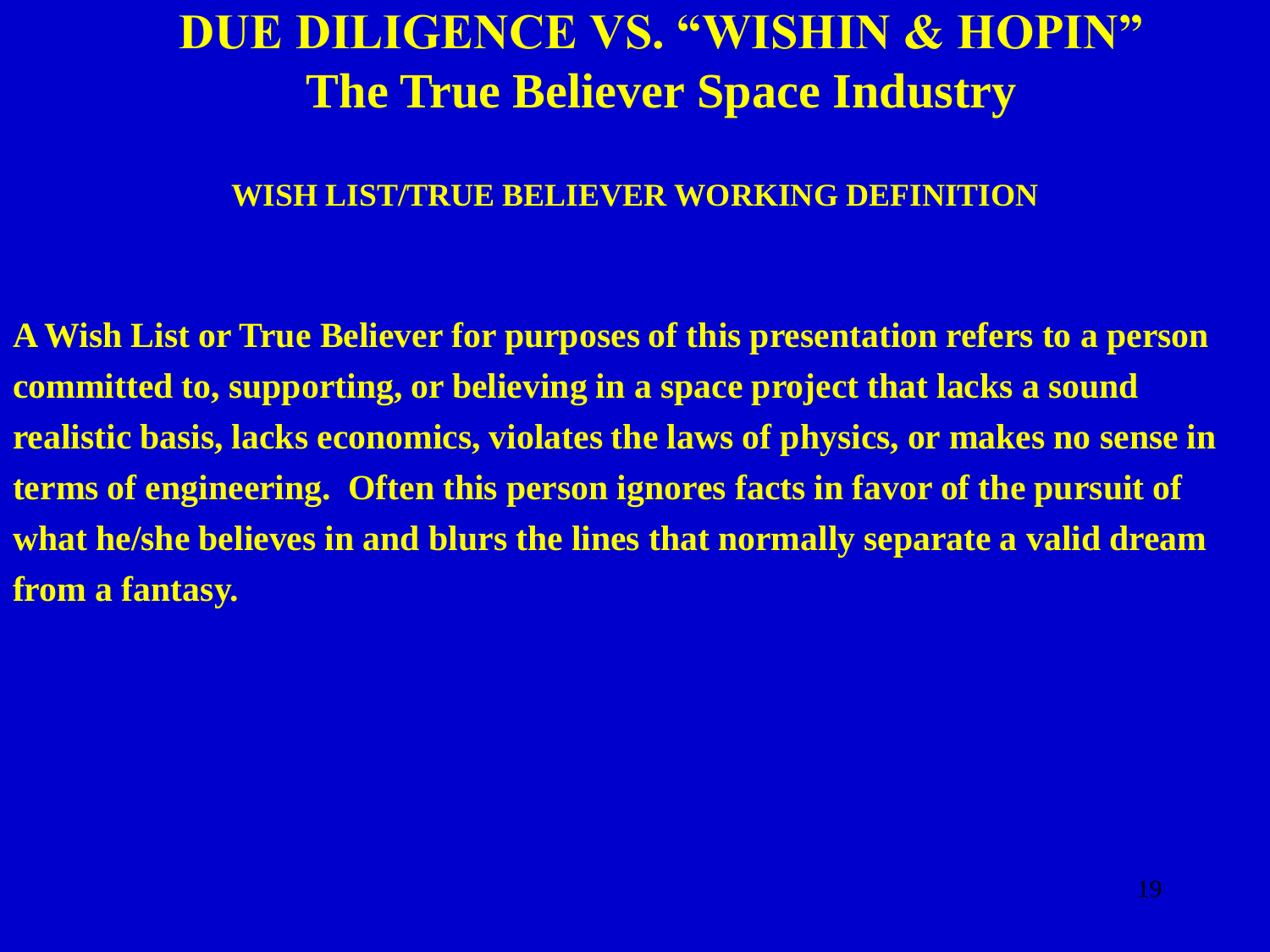#### **WISH LIST/TRUE BELIEVER CHARACTERISCS**

- **1. Unbridled enthusiasm**
- **2. Sci-fi guided, especially by the works of Robert A. Heinlein & others**
- **3. Apollo failed promises**
- **4. Confusion with dreams and fantasies**
- **5. Do not understand that a fantasy loops endlessly and forever**
- **6. Consistent use of Goddard & other quotes as if these quotes are what guides them. Here are some examples:**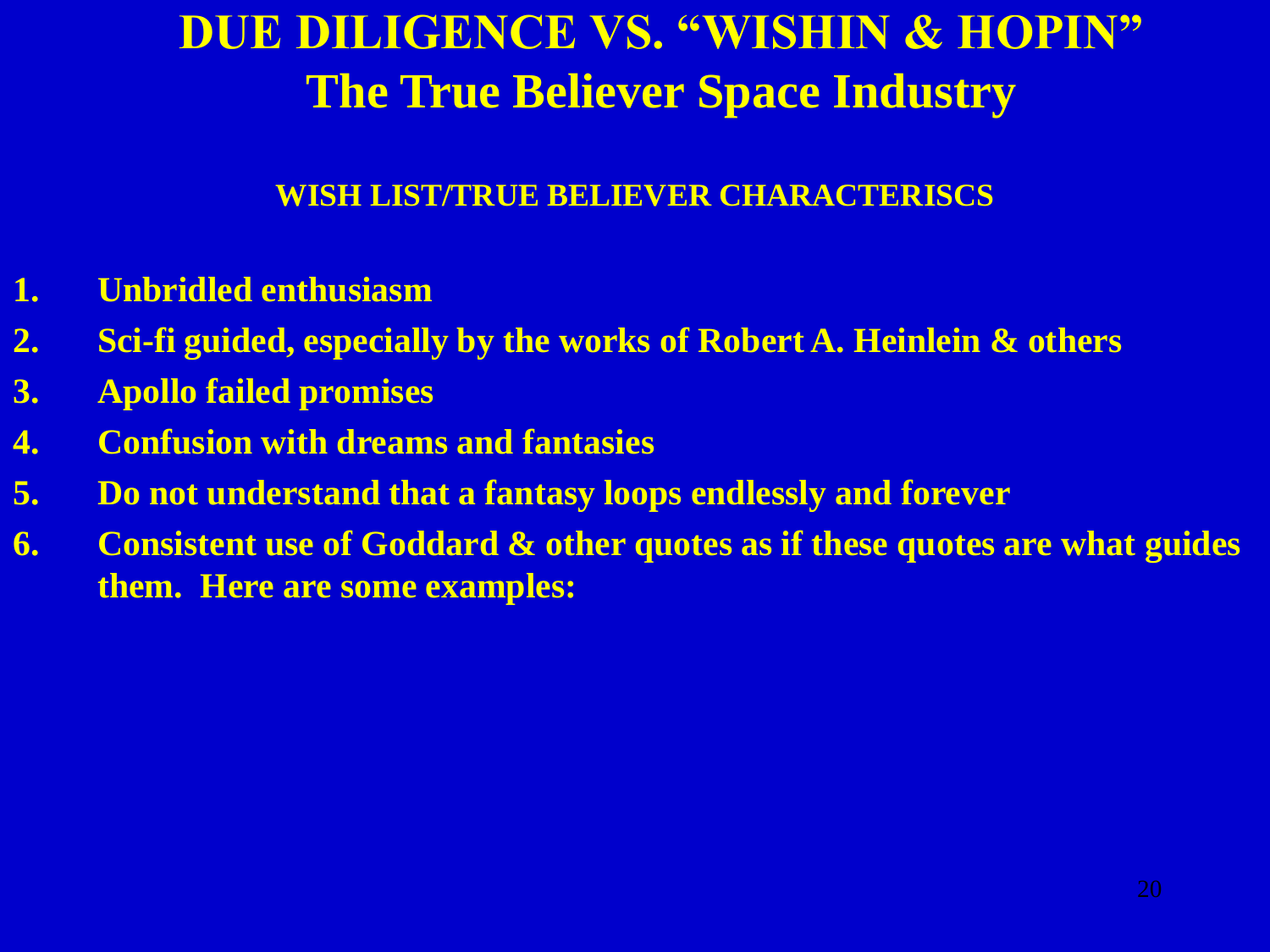#### **WISH LIST/TRUE BELIEVER CHARACTERISCS**

- **7. Every vision is a joke until the first man accomplishes it; once realized, it becomes commonplace. Robert Hutchings Goddard**
- **8. The greatest obstacle to progress in science is the illusion of knowledge, the illusion that we know what's going on when we really don't. Prof. Mike Disney**
- **9. Anything you dream is fiction, and anything you accomplish is science – so the whole history of mankind is nothing but science fiction. Ray Bradbury**
- **10. Poorly informed on basic business, marketing, financial, engineering, and science rules and laws**
- **11. Strong belief in something as real if it was said to be so by a person of position, fame, or title. One example is the RC Spaceplane.**
- **12. "I Want" is a strong driver for this group.**
- **13. A promise for everyone -- easy to believe in and accept**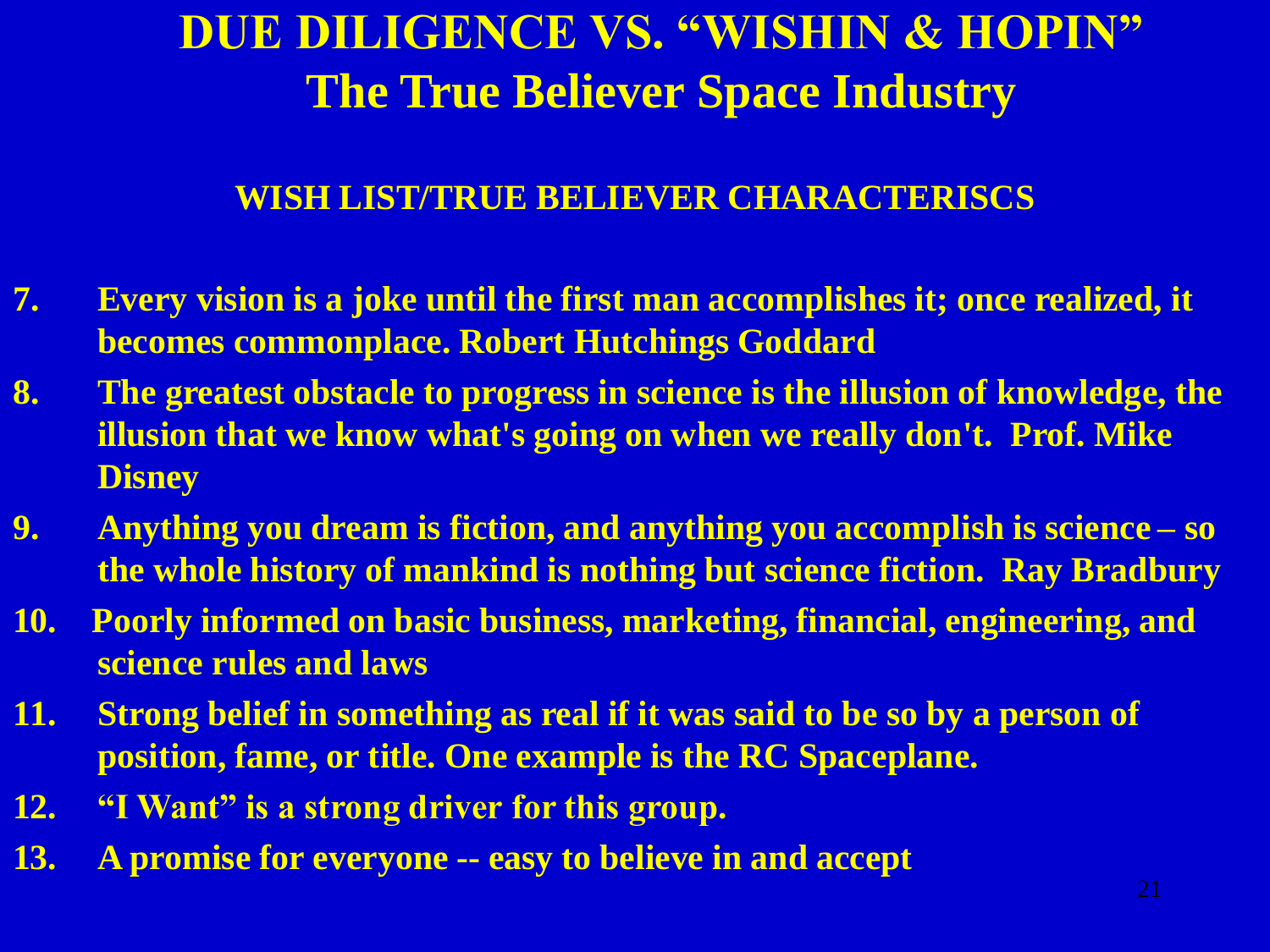#### **END RESULT and CONSEQUENCES**

**Tension between well-meaning wish listers/true believers and those who face and deal with reality**

#### **Kool-Aid rules and it does matter**

- **1. Opportunity cost (labor, time, resources, failure to pursue options)**
- **2. Discredits serious players and efforts**
- **3. Repels money, serious players**
- **4. Makes it hard for others**
- **5. Increases already too long timelines**
- **6. Creeps into space policy planning and decision making**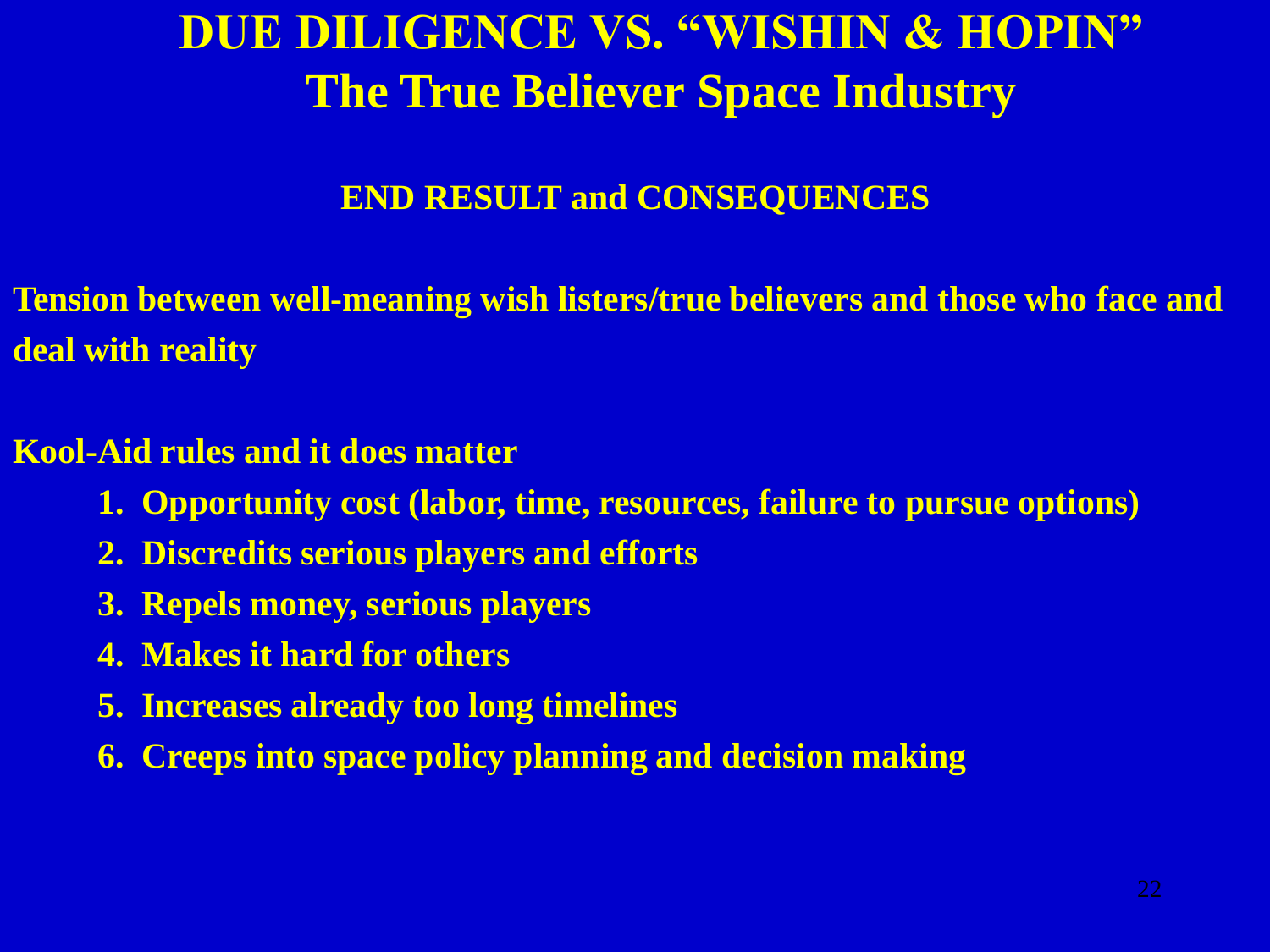#### **THE CURE**

**Those who are wish list and true believer space cadets do not normally see themselves in this light. Remember, they believe in their quotes and drivers.**

**As for a cure? None that I know of. In fact, this segment of space development, space advocacy, NewSpace, or space entrepreneurism is very contagious, rapidly growing, appealing and addictive. Remember, anything can be promised and as long as delivery is always about two to five years or so in the future, the promise is seen as being just around the corner.**

**Mass media/science/technology reporters are a problem, not a solution.** 

**Recommendations include learning to laugh a lot, know facts and don't hesitate to use them. Do not go after the person. Instead, challenge the ideas & the programs on the merit.**